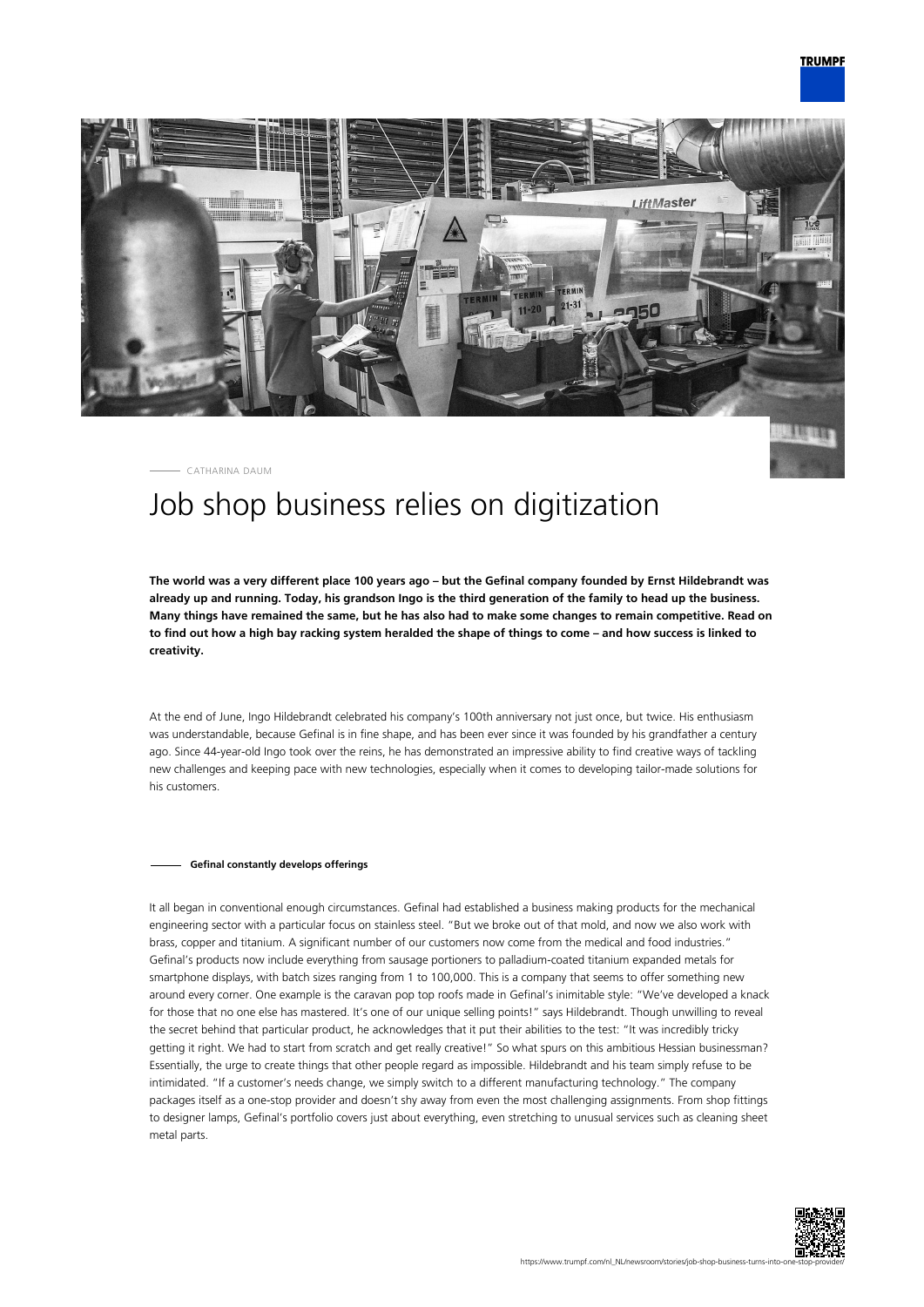

**Fascination with sheet metal – and close family ties**

Ingo Hildebrandt's success speaks for itself, but things haven't always been easy. After completing his apprenticeship as a manufacturing engineer, Hildebrandt worked in the family business for a year before joining the management board in 2001. His switch to an executive role was unexpected, but unavoidable: "My dad was very ill, so I suddenly found myself taking over the business in my mid-20s. It wasn't easy, and I certainly had to earn my spurs." The experience he gained in that first year at the helm strengthened his resolution to take the company to the next level. He was determined that Gefinal should make more products in more creative ways, moving away from traditional sheet metal fabrication and adopting the role of a systems provider. "My fascination with sheet metal began during my apprenticeship," says Hildebrandt.



Ingo Hildebrandt, managing director Gefinal Blech- und Stahlbau GmbH



In good times and in bad: A couple who have accomplished a great deal together: Redwana Hildebrandt is Ingo's most trusted adviser.

– Christian Mader



The next generation: Ingo Hildebrandt's nephew Andy is already on board. The two have similar hobbies and are great friends.





 The company's logo has changed over the past 100 years, but the name remains the same.



The word Gefinal is an acronym of a German phrase for a company that makes industrial equipment.

– Christian Mader

And his enthusiasm hasn't wavered over the past eight years. In fact, nowadays this father of three has an even clearer idea of what he wants to achieve. He is supported by his family, with both his wife Redwana and his sister Ines working alongside him. "We have a very close, trusting relationship. That gives me the freedom to sometimes take unusual steps and add products to our portfolio that other people wouldn't even consider." His wife is far more than the perfect helpmate to her husband. Her business administration qualifications make her the perfect choice to take on responsibility for areas such as HR. And the next generation is waiting in the wings, with their 26-year-old nephew Andy already on board. He joined Gefinal after graduating from university, making his uncle Ingo very proud in the process.

## **Gefinal believes in digitization**

Back when Ingo Hildebrandt took over from his father, he and his team were still carrying out job costing with a pen and paper. But he quickly saw the need to switch to digitalized processes. Gefinal's workforce has now grown to 100 employees, up from just 23 in 2001. "We've been growing fast in recent years, but now we're keen to take our foot off the pedal and focus on offering our customers an even broader range of products. Specifically, products that call for our special blend of

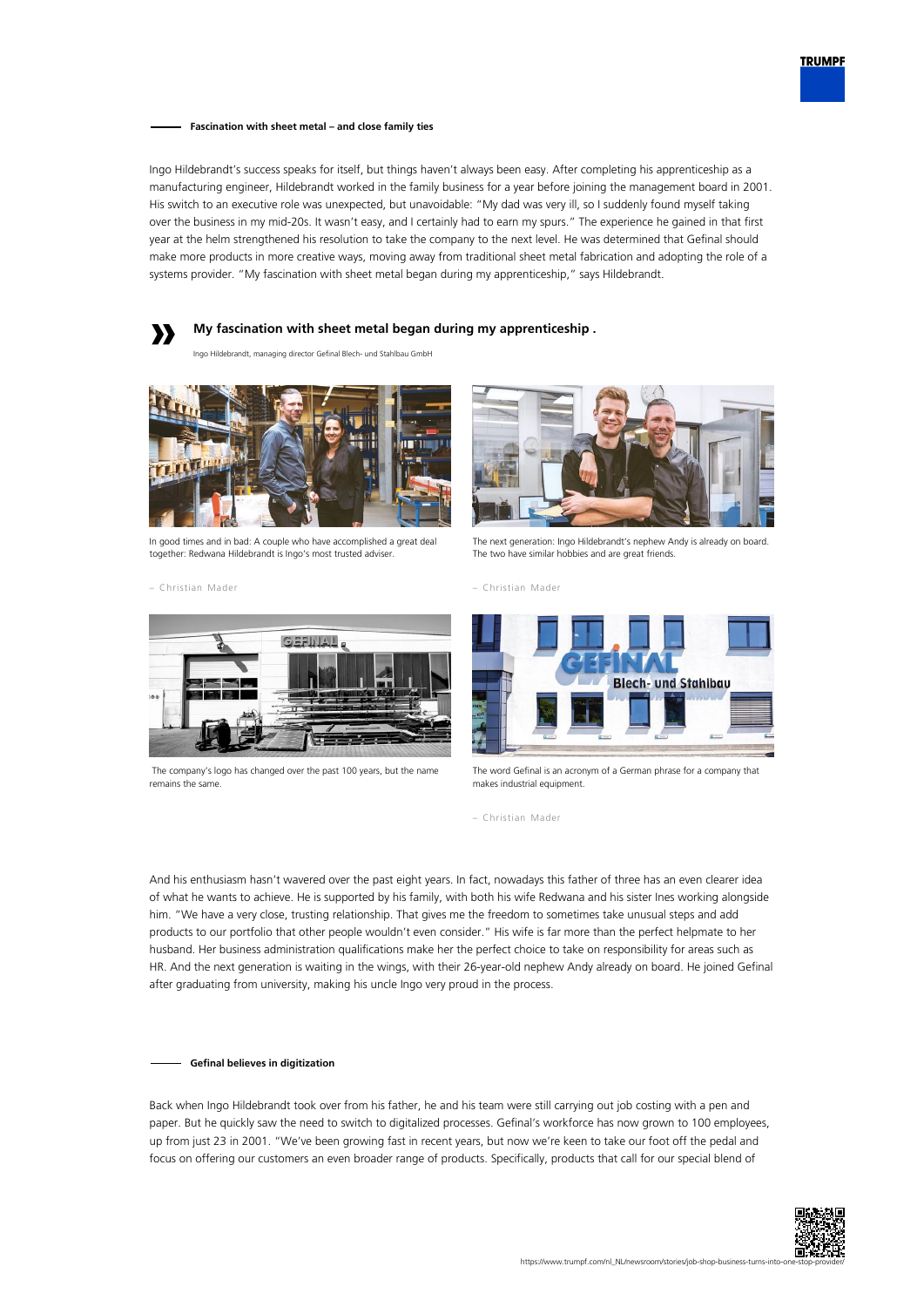

creativity and expertise," says the managing director. He feels it is important to get to know his employees personally and support them where possible, arguing that this is the only surefire way to keep Gefinal's competitive edge and provide customers with single-source solutions. That's something that Hildebrandt believes in passionately.

There is a story he likes to tell that illustrates this enthusiasm perfectly: "Last year, Samsung launched the German version of their virtual assistant Bixby. The South Korean company presented it in a soundproof enclosure at their booth at the IFA trade fair. Developers and design engineers from Gefinal and Samsung spent weeks working together to achieve the optimum results. One of the standout features of the sheet steel column was a special acoustic insulation material, which Gefinal applied after painting. "The project really showed what my employees are capable of. They are workaholics, but in the most positive sense imaginable! Whenever they're confronted with something new or particularly challenging, they pull out all the stops because they want to demonstrate what they can do." Robot welding was another good example of the team taking the ball and running: "People had barely heard of the technology back then, but we didn't let that intimidate us." Hildebrandt's team even took on the incredibly challenging task of making their own fixtures for parts that have zero tolerances. Laser welding continues to be a rarity in the job shop business. But Gefinal already has the next ace up its sleeve: handheld laser welding with a point laser. The operation is carried out manually instead of by a robot. "It supplements our robot welding services by allowing us to make exciting products without requiring any fixtures. That makes us even more flexible."



 The company's oldest TRUMPF machine is 16 years old and is still in use on a daily basis.



The TruPunch 5000 is the newest member of the family.

– Christian Mader

– Christian Mader



Hey Mr. Robot: The TruLaser Robot 5020 helps Gefinal perform challenging welding jobs.

– Christian Mader

## **Improving through creativity and automation**

It takes more than just good ideas to inject creativity into the manufacturing business. The machines also play a critical role, and Gefinal has placed its bets on automation. The *TruMatic 7000* features a brush table and automatic tool changer. It is connected to the STOPA storage system, as are the new **[TruPunch 5000](https://www.trumpf.com/nl_NL/producten/machines-systemen/ponsmachines/trupunch-5000/)** and the company's oldest TRUMPF machine – a 16year-old TruLaser L3050. The high bay racking system heralded the start of Ingo Hildebrandt's own career in the company – although it did generate a fair amount of debate at the time! "My father didn't want such a big racking system. He didn't think it was necessary. I felt differently and fought for it from the start. Today, our business is even more productive and we can take on more exciting projects, so I'm glad that I got my way!" That's the kind of attitude that has helped Ingo Hildebrandt build a successful future for this long-established company – and he's always thinking ahead: "Our job is not to simply react to developments, but to make things better and use our creativity to suggest better solutions to our customers. That will keep us going for another 100 years!"